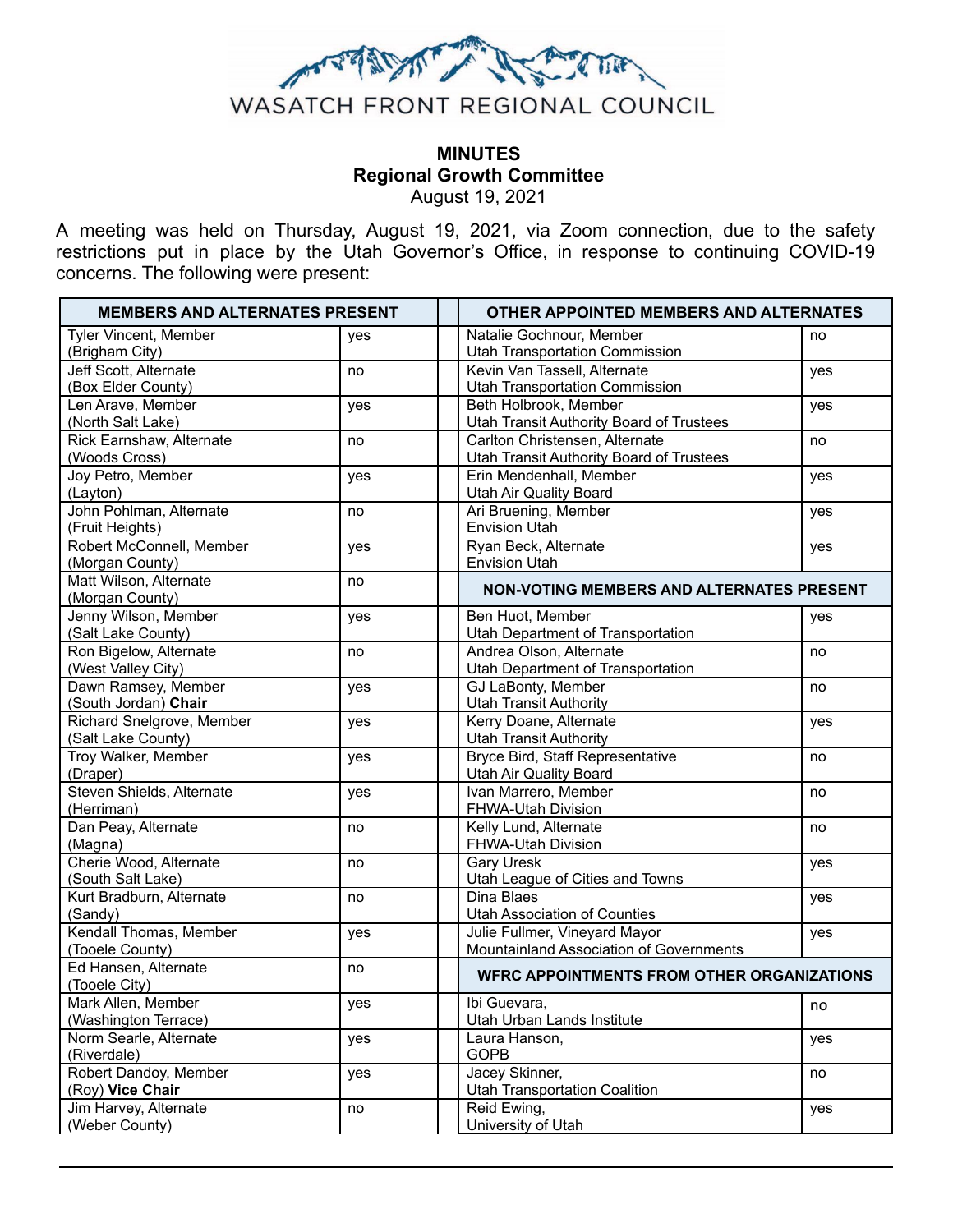| <b>OTHER ATTENDEES PRESENT, including WFRC Staff:</b> |                                                         |  |  |  |
|-------------------------------------------------------|---------------------------------------------------------|--|--|--|
| Ginger Chinn, Brett Millburn,                         | WFRC staff continued: Hugh Van Wagenen, Rosie           |  |  |  |
| Jennifer Elskin, Kelly Lund                           | Hernandez, Bert Granberg, Wayne Bennion, Megan          |  |  |  |
| Wendy Thomas, Karson Eilers                           | Townsend, Ben Wuthrich, Miranda Jones Cox, Ted          |  |  |  |
| Jon Larsen, Shule Bishop, Rob Jolley                  | Knowlton, Andrew Gruber, Andrea Pearson, Josh Reynolds, |  |  |  |
| WFRC Staff: Jory Johner, Mikala Jordan, Christy       | Julie Bjornstad, Ned Hacker                             |  |  |  |
| Dahlberg, Nikki Navio, Marcia White, Lauren Victor,   |                                                         |  |  |  |

- 1. **Introductions and Consent Agenda [00:00:20]** Mayor Dawn Ramsey, Chair, called the meeting to order at 9:47 a.m. Introductions were made via roll call.
- 2. **Public Comment [00:02:04]** Mayor Ramsey opened the meeting for public comments. There were none. Andrew Gruber, WFRC, introduced Jennifer Elskin as the new region representative for FHWA.

**1a. ACTION: Approve Minutes from May 20, 2021 [00:03:44]** Mayor Ramsey brought attention to the minutes of the May meeting. With no discussion or changes, the Mayor entertained a motion to accept the minutes. Mayor Robert Dandoy made a motion and Mayor Len Arave seconded. The motion passed unanimously.

## 3. **Statewide Growth Policy Conversations and Wasatch Choice [00:04:52]**

Ted Knowlton, and Andrew Gruber, both with WFRC, discussed the policy concepts being considered by two state commissions - the Economic Opportunity Commission and the Commission on Housing Affordability. While the two commissions are working on different core issues, they both are exploring how improvements can be made via coordination with other planning elements such as infrastructure, housing, economic development, and open space. The alignment between these issues has been at the heart of the work of WFRC and is embodied in the Wasatch Choice Regional Vision. Mr. Knowlton and Mr. Gruber presented results of a survey that identified policy ideas that would have the most beneficial impact on these planning elements.

## 4. **Discuss the Wasatch Choice fall outreach opportunities [00:54:33]**

Julie Bjornstad, WFRC, outlined this fall's planned Wasatch Choice workshops. These workshops are the next step in development of the Regional Transportation Plan. The key objective for these events is developing the "preferred scenario" of transportation projects in the 2023-2050 Regional Transportation Plan. WFRC, the Utah Department of Transportation (UDOT), and the Utah Transit Authority (UTA) are hosting the workshops to update the Wasatch Choice Regional Vision, a collaborative effort of communities and many other partners over the past few years. These workshops are specifically designed for local government leaders - mayors/commissioners, council members, planning commissions, and key staff and all feedback is welcome.

Key workshop discussions are anticipated to include:

- Feedback and input on road, transit, and active transportation projects needed now or in the coming decades;
- Changes to communities and transportation behavior that may arise from new technologies, the legacy of the pandemic, and other disruptive forces; and
- How transportation projects, land uses, and economic development can be more responsive to these disruptive forces.

#### 5. **Regional Transportation Plan (RTP) amendments [01:01:40] a. ACTION: RTP amendment process update**

Jory Johner, WFRC, reviewed two proposed modifications to the Regional Transportation Plan (RTP) amendment process.In summary, two changes are proposed:

1. When WFRC amends the RTP, WFRC staff consults with the Federal Highway Administration (FHWA) about the amendment. However, the written RTP Amendment Process does not reflect that consultation. The proposed modification to the process would codify that the consultation is required to occur.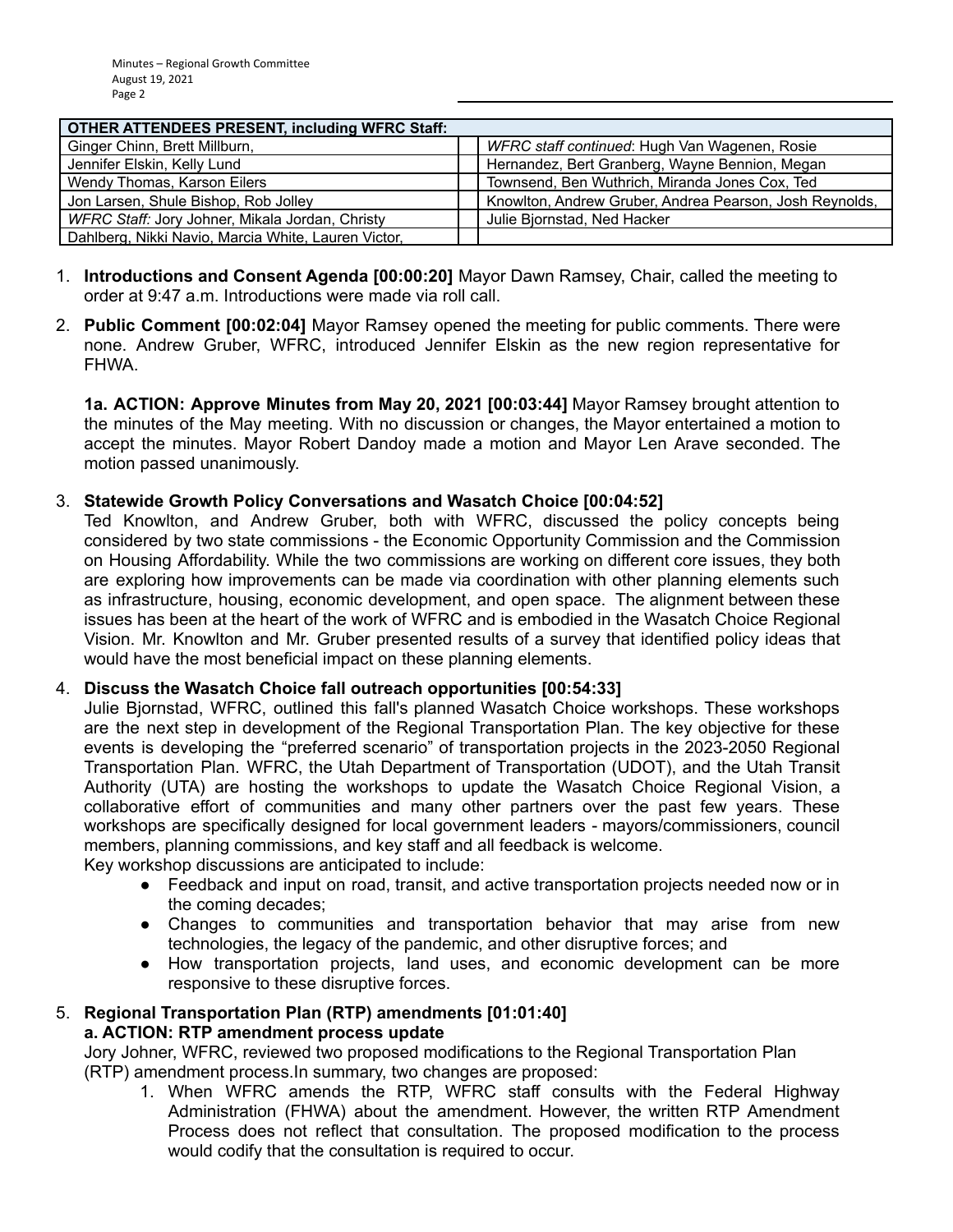2. Changes to Wasatch Choice "Centers" are currently listed as "Level 2" amendments, requiring action by RGC. The proposed modification to the process would provide more flexibility by making changes to these centers "Level 1" amendments, made by staff in consultation with the affected communities.

**[01:08:00]** Mayor Ramsey asked if there were questions or comments regarding the changes to the amendment process. There was one comment and some discussion. The Mayor entertained a motion to recommend that the Wasatch Front Regional Council approve the modified process for amending the Regional Transportation Plan.Commissioner Robert McConnell made the motion and Mayor Joy Petro seconded. The motion passed unanimously.

# **b. ACTION: Amendment #3 to the 2019-2050 RTP [01:10:55]**

Mr. Johner then presented the proposed Amendment Number 3 to the 2019-2050 RTP. These proposed amendments were presented to and approved by the Regional Growth Committee in May, and subsequently released for public comment and review. They are now back before RGC for final approval. No changes have been made to the proposed amendments from what RGC reviewed in May (with the exception of a modification to one "Level 1" amendment that does not require RGC action, as explained below). The projects within this amendment have received the following review:

- Technical Advisory Committees (TACs) on April 28, 2021,
- RGC meeting on May 20, 2021.
- Box Elder, Weber, Davis and Salt Lake County Councils of Governments (COGs) in May and June 2021, and
- A formal 30-day public review and comment period was held from June 26 through July 31, 2021 with two public open houses.

The only modification from what RGC reviewed in May was changing the extent (length) of the "3 Gate Rail Trail" near Hill AFB. The action requested today is to make a recommendation to the Regional Council to adopt the "Level 3 - Full Amendment" projects into the 2019-2050 RTP. Amendment 3 includes a total of 22 projects:

- 13 Level 3 (full amendment of regionally significant projects) requests, 11 from UDOT and two from UTA;
- Eight Level 2 (board modifications of non-regionally significant projects) requests, one each from Brigham City, Draper, Sandy, and Murray, and two each from South Weber and West Jordan; and
- One Level 1 (staff modification) request from the Military Installation Development Authority (MIDA).

**[01:16:50]** Mayor Ramsey asked if there were questions or comments regarding amendment #3. There was one comment and some discussion. The Mayor entertained a motion to recommend approval of the Level 3 - Full Amendment projects and the air quality conformity determination as found in Draft Air Quality Memorandum 40 for Amendment Number 3 to the 2019-2050 RTP by the Wasatch Front Regional Council at the August 26, 2021 meeting. Mayor Mark Allen made the motion and Councilmember Kendall Thomas seconded. The motion passed unanimously.

## 6. **WFRC Funding Opportunities for Local Governments [01:24:30]**

The Wasatch Front Regional Council administers six programs that provide resources for local governments, totaling approximately \$40 million annually. These programs include:

- Surface Transportation Program (STP)
- Congestion Mitigation Air Quality (CMAQ)
- Transportation Alternatives Program (TAP)
- Transportation and Land Use Connection (TLC)
- Wasatch Front Economic Development District (WFEDD)
- Community Development Block Grant (CDBG)